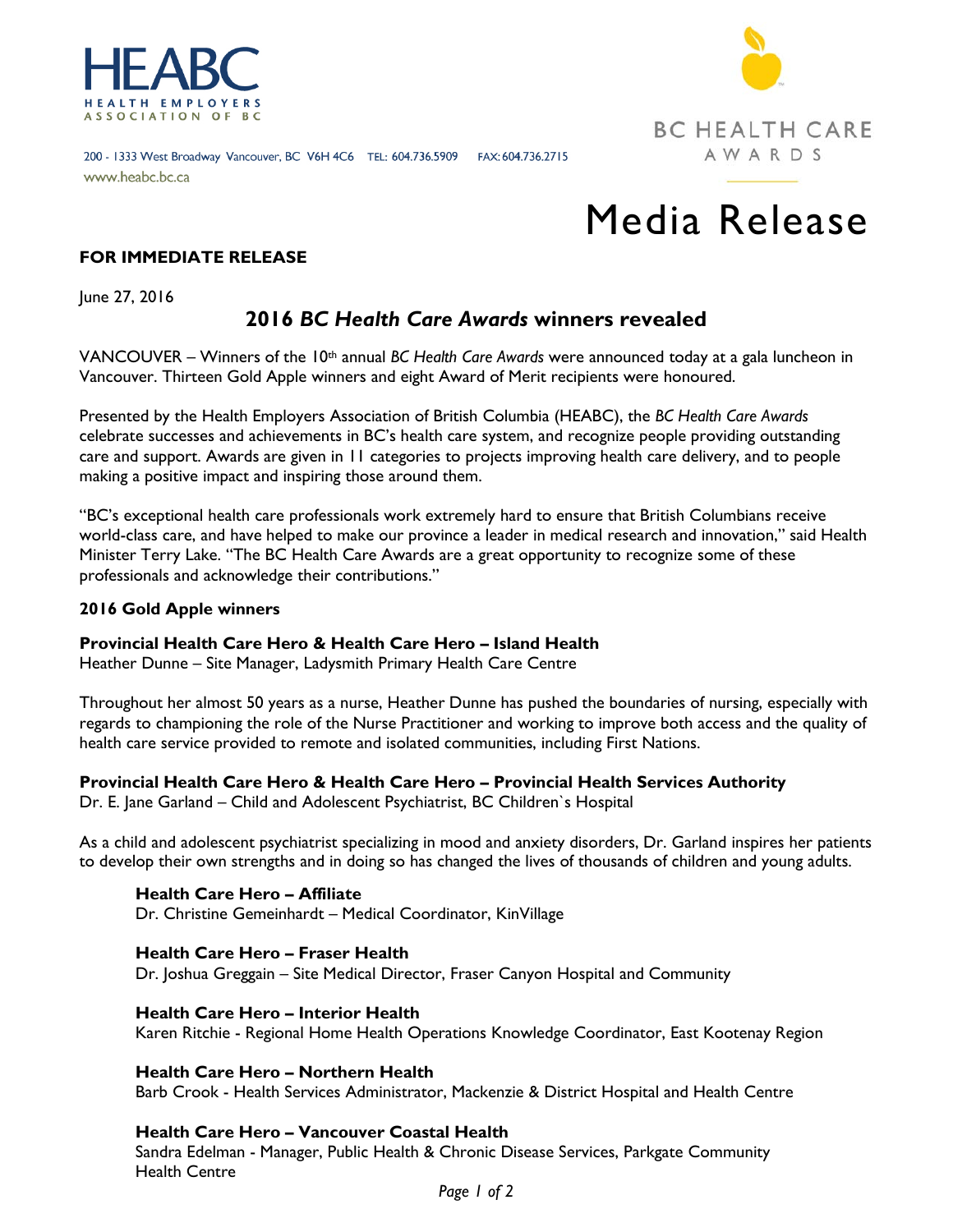

*HEABC Media Release BC Health Care Awards June 27, 2016 Page 2*

# **Top Innovation – Affiliate**

Providence Health Care – Daily Chlorhexidine Gluconate (CHG) Bathing project

Providence Health Care's Infection Prevention and Control team implemented daily bathing with chlorhexidine gluconate (CHG) for patients admitted to medicine units at St. Paul's Hospital. CHG is an antiseptic solution that's effective against a wide spectrum of bacteria, including MRSA and vancomycin-resistant Enterococci (VRE). In the units that used CHG instead of soap and water, hospital-associated MRSA was reduced by 55.3 per cent and VRE was reduced by 35.6 per cent.

# **Top Innovation – Health Authority**

BC Cancer Agency (Provincial Health Services Authority) – Get Your Province Together! Emotional Support Transformation project

In 2013, the Ministry of Health and the BC Cancer Agency conducted two provincial cancer patient experience surveys. Although the overall rating was 97.5 per cent, the emotional support category received a rating of only 46.8 per cent. BC Cancer Agency launched a province-wide patient engagement initiative to identify service gaps and develop strategies for improving the emotional support that patients and their families receive. After two years of sustained change, patients and their families report being satisfied 90 per cent of the time with the emotional support they receive.

## **Workplace Health Innovation**

Lower Mainland Consolidated Integrated Protection Services (Fraser Health) – Reducing Violence in the Workplace – Client Services Ambassador program

In 2014, Lower Mainland Consolidated Integrated Protection Services rolled out a trial Client Services Ambassador program at St. Paul's Hospital Emergency Department that would later be extended to the Royal Columbian and Surrey Memorial emergency departments. Ambassadors engage in proactive, positive interaction with emergency department visitors and recognize and de-escalate potentially aggressive behaviours early. The St. Paul's Hospital trial shows Ambassadors were able to de-escalate 1,126 instances of observable aggression without the need to escalate them to security. Data from Royal Columbian shows a 63 per cent reduction in physical aggression and a 53 per cent reduction in verbal aggression. Surrey Memorial is also yielding similar results.

# **Collaborative Solutions**

Provincial Health Services Authority – Trans Care BC program

To thrive, trans individuals need access to supportive social networks and professionals who understand and specialize in trans health issues. The co-created Trans Care BC program model highlights how patient communities can be involved in innovative service planning and improvement. Although still in its early days, Trans Care BC has already seen improvements in communication and information sharing between service providers, and in access to surgeries and other treatments.